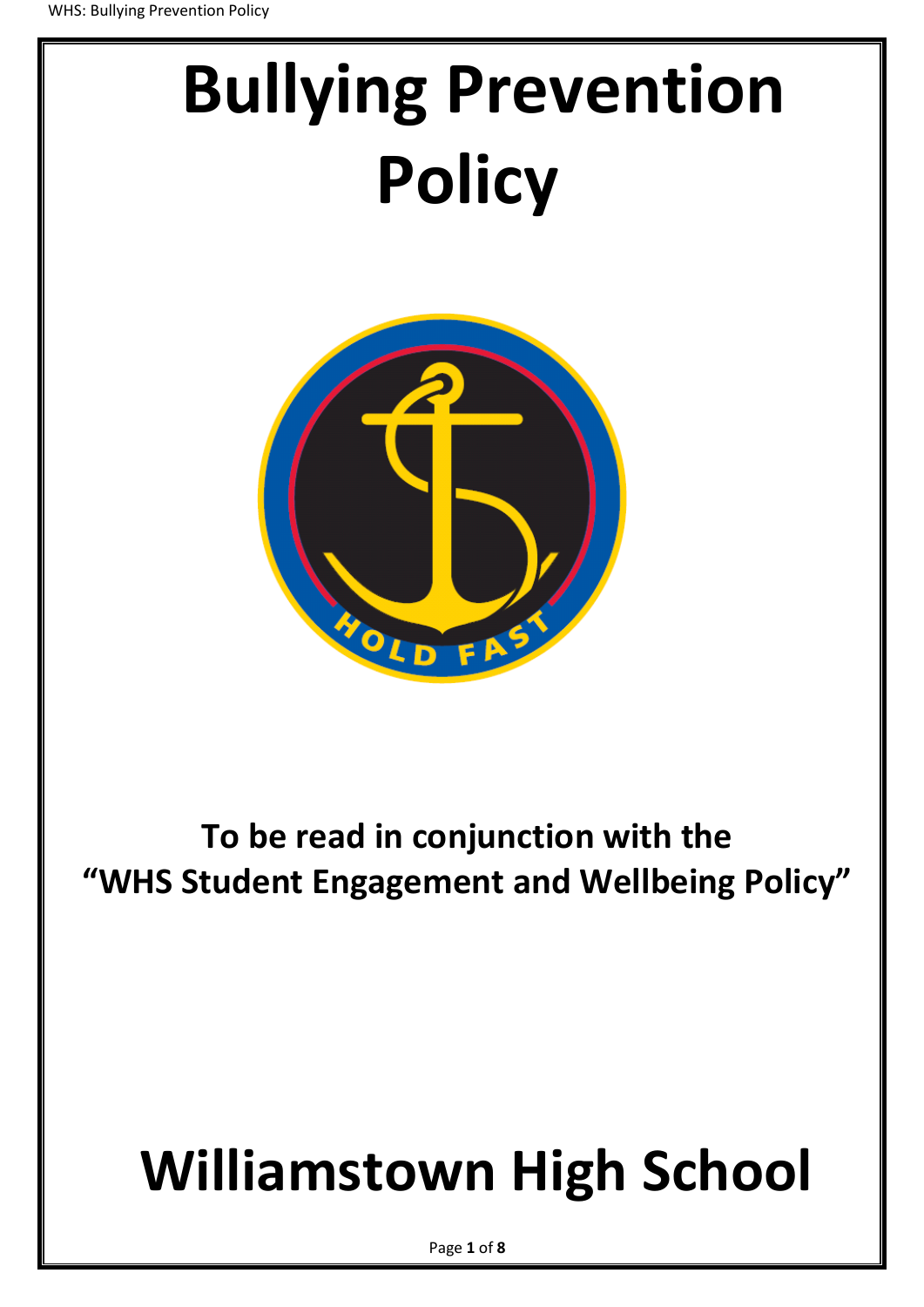

**Help for non-English speakers. If you need help to understand the information in this policy please contact Pasco: 9397 1899 Bayview: 9399 9228**

#### **Table of Contents**

- 1 School Values
- 2 Rationale
- 3 Scope
- 4 Context
- 5 Roles and Responsibilities
- 6 Implementation
- 7 What can the student do if they are being bullied (to diffuse the situation)
- 8 Responding to Reported Incidences of Bullying
- 9 Communication
- 10 Further information and Resources
- 11 Evaluation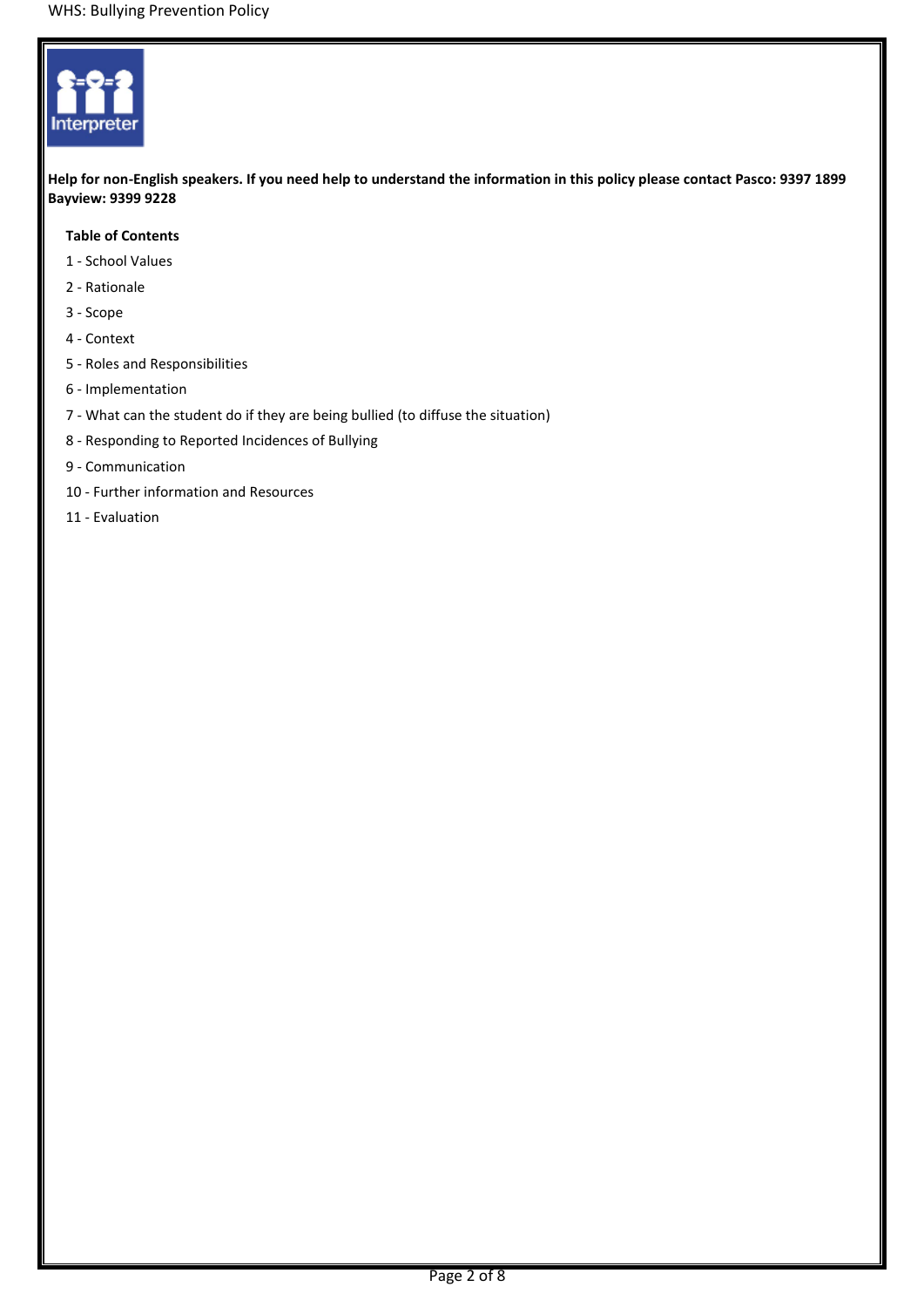#### **At Williamstown High School we value:**

A Williamstown High School education provides a dynamic learning culture that promotes integrity, innovation and the individual. As a school community we value:

- Excellence and creativity in our achievements and ambitions.
- Integrity and honesty in our actions and relationships.
- Diversity in our curriculum, in each other and in our community.
- Strong and open communication between our school and our homes, and between our teachers, our students and our families.
- A commitment to social justice and a passion to protect and improve our environment and our community.

#### **Rationale**

Every person in our school community - students, teachers and other staff, families and members of the local community - has the right to feel safe and have a sense of belonging. A person who bullies another is denying them that right. The school will take all the necessary steps to ensure every person's right to feel safe is delivered. The involvement and commitment of the whole school community is required to achieve a culture in which safe and respectful schools are everyone's concern and responsibility

- Reinforce within the school community that bullying is not acceptable.
- Outline the strategies and programs in place to build a positive school culture and prevent bullying behaviour.
- Ensure everyone within the school community is alerted to signs and evidence of bullying and has a responsibility to report it to staff whether as an observer or victim.
- Ensure that all reported incidents of bullying are followed up and that support is given to both victim and perpetrator.
- Seek parental and peer-group support and cooperation at all times.
- Raise the awareness within the wider school community about bullying

When responding to bullying behaviour, Williamstown High School aims to:

- be proportionate, consistent and responsive
- find a constructive solution for everyone
- stop the bullying from happening again
- restore the relationships between the students involved.

Williamstown High School is committed to the application of SWPBS reflective conversations (Restorative Practices). Our reflective conversations inform a positive and formative approach to student engagement and wellbeing (including behaviour management). Its aim is to promote resilience and provide support for all parties involved, in accordance with SWPBS and Respectful Relationships. The reflective conversation guides staff to support students to understand what they have done, give them ownership of their actions, recognise the impact of their actions on others, consider the most desirable way to reconcile and resolve conflict with others and be engaged and empowered through the process.

#### **Scope**

This policy addresses how Williamstown High School aims to prevent, address and respond to student bullying behaviour. Williamstown High School recognises that there are many other types of inappropriate student behaviours that do not meet the definition of bullying which are also unacceptable at our school.

#### **Context**

In 2018 the Education Council of the Council of Australian Governments endorsed the following definition of bullying for use by all Australian schools:

Bullying is an ongoing and deliberate misuse of power in relationships through repeated verbal, physical and/or social behaviour that intends to cause physical, social and/or psychological harm. It can involve an individual or a group misusing their power, or perceived power, over one or more persons who feel unable to stop it from happening.

Bullying can happen in person or online, via various digital platforms and devices and it can be obvious (overt) or hidden (covert). Bullying behaviour is repeated, or has the potential to be repeated, over time (for example, through sharing of digital records). Bullying of any form or for any reason can have immediate, medium and long-term effects on those involved, including bystanders. Single incidents and conflict or fights between equals, whether in person or online, are not defined as bullying.

Bullying has three main features:

- It involves a misuse of power in a relationship
- It is ongoing and repeated, and
- It involves behaviours that can cause harm

The behaviour may continue if no action is taken.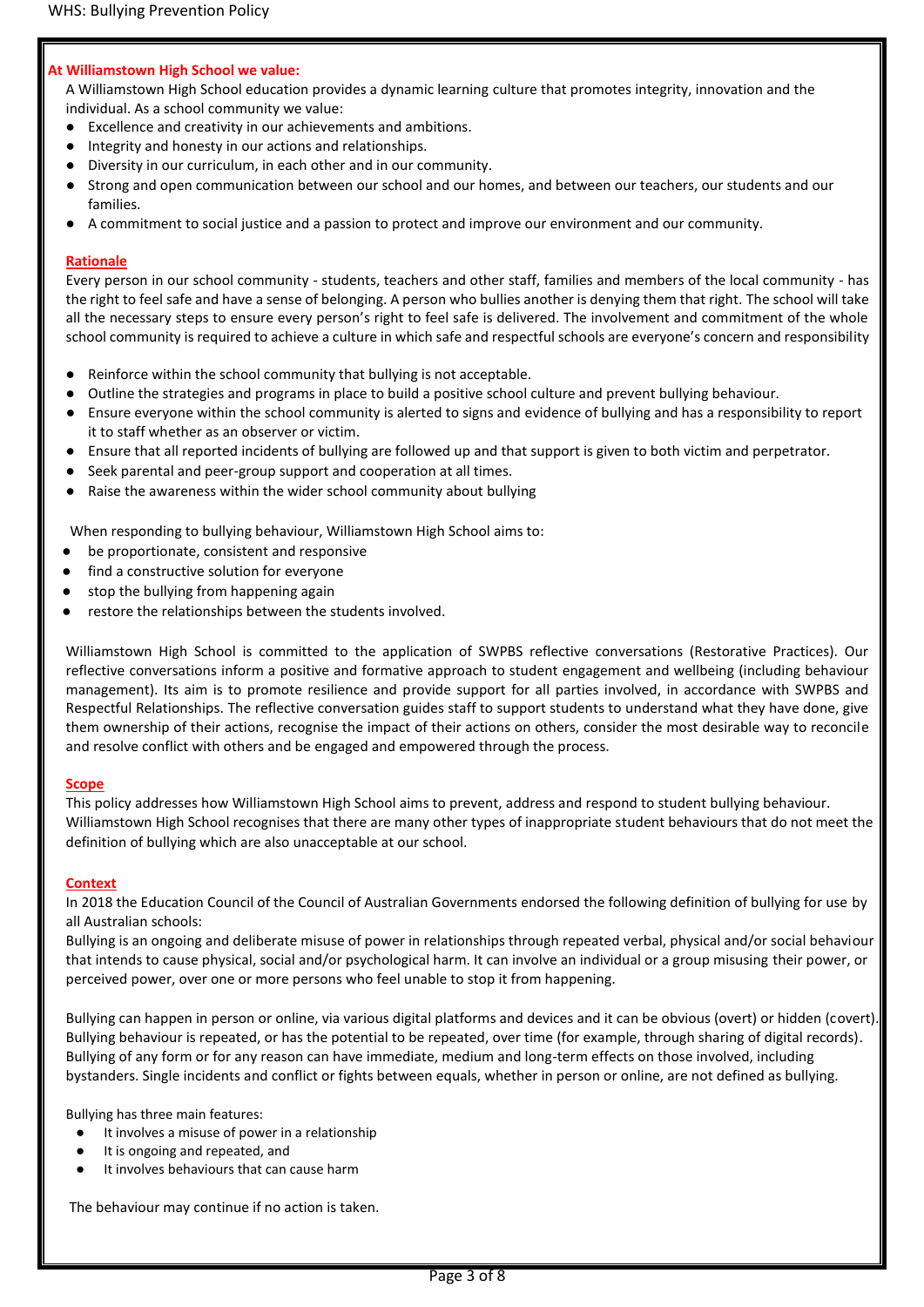|                          | There are several types of bullying. For the purpose of this policy see definitions below:                                                                                                                                                                                                                                                                                                                                                                                                                                                                                                                                                                                                                                                                                                                                                                                                                                                                                                                                                                                                                                                                                                                                                                                                                                                                                                                                                                                         |
|--------------------------|------------------------------------------------------------------------------------------------------------------------------------------------------------------------------------------------------------------------------------------------------------------------------------------------------------------------------------------------------------------------------------------------------------------------------------------------------------------------------------------------------------------------------------------------------------------------------------------------------------------------------------------------------------------------------------------------------------------------------------------------------------------------------------------------------------------------------------------------------------------------------------------------------------------------------------------------------------------------------------------------------------------------------------------------------------------------------------------------------------------------------------------------------------------------------------------------------------------------------------------------------------------------------------------------------------------------------------------------------------------------------------------------------------------------------------------------------------------------------------|
| Direct physical bullying | Includes hitting, kicking, tripping, pinching and pushing, continuously invading personal space or<br>damaging property                                                                                                                                                                                                                                                                                                                                                                                                                                                                                                                                                                                                                                                                                                                                                                                                                                                                                                                                                                                                                                                                                                                                                                                                                                                                                                                                                            |
| Direct verbal bullying   | Includes - name calling, insults, teasing, intimidation, sexist, homophobic, transphobic or racist<br>remarks, or verbal abuse                                                                                                                                                                                                                                                                                                                                                                                                                                                                                                                                                                                                                                                                                                                                                                                                                                                                                                                                                                                                                                                                                                                                                                                                                                                                                                                                                     |
| Indirect bullying        | Is often harder to recognise and can be carried out behind the bullied person's back. It is designed<br>to harm someone's social reputation and/or cause humiliation. Indirect bullying includes: lying<br>and spreading rumours, playing nasty jokes to embarrass and humiliate, mimicking, and<br>encouraging others to socially exclude someone, damaging someone's social<br>reputation or social acceptance.                                                                                                                                                                                                                                                                                                                                                                                                                                                                                                                                                                                                                                                                                                                                                                                                                                                                                                                                                                                                                                                                  |
| Cyberbullying            | Is direct verbal or indirect bullying behaviours using digital technologies. This includes harassment<br>via a mobile phone, setting up a defamatory personal website or deliberately excluding someone<br>from social networking spaces. It can include:<br><b>• Flaming</b> (online fights using electronic messages with angry or vulgar messages)<br>• Harassment (repeatedly sending nasty, mean and insulting messages)<br><b>· Denigration</b> (posting or sending gossip or rumours about a person to damage his/her<br>reputation or friendships)<br>• Outing (sharing someone's secrets or embarrassing information or images online)<br>• Exclusion (intentionally and cruelly excluding someone from an online group)<br>• Cyber-stalking (repeated intense harassment and denigration that includes threats or creates<br>significant fear).<br>• Sexting (the creating, sharing, sending or posting of sexually explicit messages or images via<br>the internet, mobile phones or other electronic devices by people, especially young people).<br>Williamstown High School provides specific advice to students about cyber-safe behaviours<br>that help prevent cyberbullying. As such, this policy works in conjunction with the WHS<br>Student Engagement and Wellbeing Policy and WHS Acceptable Use Agreement (an<br>agreement which requires students and families to agree to positive online behaviours<br>designed to reduce and eliminate cyberbullying). |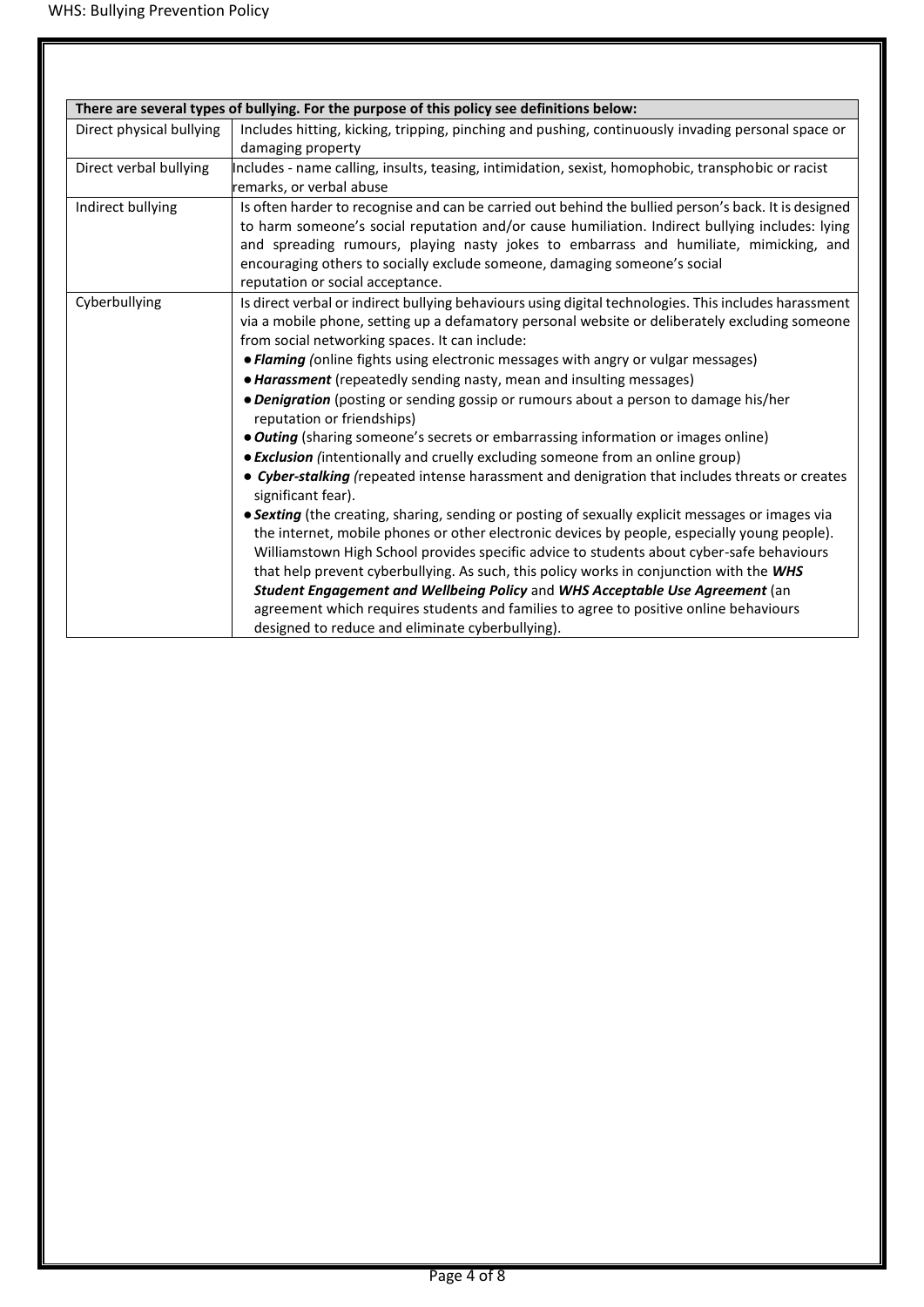When people are bullied or harassed some effects might be anger, embarrassment, fear and humiliation, loss of self- confidence and reduced function and potential. Bullying and harassment will be addressed with individual differences being respected. This will enable students and staff to be supported in both learning and teaching.

| <b>Bullying is not:</b>     |                                                                                                                                                                                                                            |  |
|-----------------------------|----------------------------------------------------------------------------------------------------------------------------------------------------------------------------------------------------------------------------|--|
| Mutual conflict             | An argument or disagreement between students but not an imbalance of power. Both parties<br>are upset and usually both want a resolution to the problem.                                                                   |  |
| Social rejection or dislike | Unless the social rejection is directed towards someone specific and involves deliberate and<br>repeated attempts to cause distress, exclude or create dislike by others.                                                  |  |
| Single-episode              | Acts of nastiness or meanness, or random acts of aggression or intimidation - while unacceptable<br>are not the same as bullying. If a student is verbally abused or pushed on one<br>occasion they are not being bullied. |  |

Harassment is language or actions that are demeaning, offensive or intimidating to a person. It can take many forms, including sexual harassment and disability harassment. Harassment of any kind will not be tolerated and may have serious consequences for students engaging in this behaviour. Williamstown High School will use its Student Wellbeing and Engagement Policy to guide a response to students demonstrating harassing behaviour, unless the behaviour also constitutes bullying, in which case the behaviour will be managed in accordance with this Bullying Prevention Policy.

Many distressing and inappropriate behaviours may not constitute bullying even though they are unpleasant. Students who are involved in or who witness any distressing and inappropriate behaviours should report their concerns to school staff and our school will follow the Student Engagement and Wellbeing Policy.

| <b>Role and Responsibilities</b>                                                                                                                                                                                                                                                                                                                                                                                                                                                                                                                                                                                                                                                                                                                                     |                                                                                                                                                                                                                                                                                                                                                                                                                                                                                                                                                                                                                                                                                                                                                                                                                                                                     |                                                                                                                                                                                                                                                                                                                                                                                                                                                                                                                                                                                                                                                                                                                                                                                                                                                                                                                                                                                                 |  |  |
|----------------------------------------------------------------------------------------------------------------------------------------------------------------------------------------------------------------------------------------------------------------------------------------------------------------------------------------------------------------------------------------------------------------------------------------------------------------------------------------------------------------------------------------------------------------------------------------------------------------------------------------------------------------------------------------------------------------------------------------------------------------------|---------------------------------------------------------------------------------------------------------------------------------------------------------------------------------------------------------------------------------------------------------------------------------------------------------------------------------------------------------------------------------------------------------------------------------------------------------------------------------------------------------------------------------------------------------------------------------------------------------------------------------------------------------------------------------------------------------------------------------------------------------------------------------------------------------------------------------------------------------------------|-------------------------------------------------------------------------------------------------------------------------------------------------------------------------------------------------------------------------------------------------------------------------------------------------------------------------------------------------------------------------------------------------------------------------------------------------------------------------------------------------------------------------------------------------------------------------------------------------------------------------------------------------------------------------------------------------------------------------------------------------------------------------------------------------------------------------------------------------------------------------------------------------------------------------------------------------------------------------------------------------|--|--|
| All students have the responsibility to:                                                                                                                                                                                                                                                                                                                                                                                                                                                                                                                                                                                                                                                                                                                             | All staff have the responsibility to:                                                                                                                                                                                                                                                                                                                                                                                                                                                                                                                                                                                                                                                                                                                                                                                                                               | All parents and guardians have the<br>responsibility to:                                                                                                                                                                                                                                                                                                                                                                                                                                                                                                                                                                                                                                                                                                                                                                                                                                                                                                                                        |  |  |
| Show respect for all members of the<br>school community.<br>Treat others with courtesy, kindness<br>and respect including active listen<br>of others.<br>Take responsibilities for their own<br>actions; value others, allowing for<br>individual differences and<br>similarities.<br>Not take part in bullying in any way<br>(zero tolerance).<br>Report incidents of bullying to a<br>teacher.<br>Understand and not tolerate the<br>participatory role of bystanders.<br>Speak out against bullying and<br>$\bullet$<br>report it when seen.<br>Report if they are bullied.<br>Support students who are bullied.<br>$\bullet$<br>Support the Student Representative<br>$\bullet$<br>Council or Senior School Council to<br>assist with anti-bullying suggestions. | • Model and promote positive<br>relationships that respect and accept<br>individual differences and diversity<br>within the school community.<br>• Treat others with courtesy, kindness<br>and respect, including active listening<br>to others.<br>• Apply knowledge of the school's<br>bullying prevention policy.<br>• Model bullying prevention attitudes<br>and behaviour.<br>• Be alert, attentive, proactive and<br>responsive to potential signs and<br>behaviours of bullying behaviour.<br>• Respond in a timely manner to<br>incidents of bullying according to the<br>school's bullying prevention policy.<br>• Document all incidents of bullying<br>and harassment in line with the<br>school's required processes.<br>• Provide support and refer as needed.<br>• Listen when a student needs to speak<br>about particular school or home<br>matters | Model and promote positive<br>$\bullet$<br>relationships that respect and<br>accept individual differences and<br>diversity within the school<br>community.<br>Treat others with courtesy,<br>$\bullet$<br>kindness and respect including<br>active listening to others.<br>Be aware of the school's bullying<br>$\bullet$<br>prevention policy and assist their<br>children in understanding bullying<br>behaviour.<br>Support their children in<br>$\bullet$<br>developing positive responses to<br>incidents of bullying consistent<br>with the school's bullying<br>prevention policy.<br>Watch for signs of distress in their<br>$\bullet$<br>child.<br>Report incidents of school related<br>٠<br>bullying behaviour to the school.<br>Provide support and encourage<br>$\bullet$<br>their child to seek help.<br>Work collaboratively with the<br>$\bullet$<br>school to resolve incidents of<br>bullying when they occur.<br>Make use of the resources<br>provided on the Department of |  |  |
|                                                                                                                                                                                                                                                                                                                                                                                                                                                                                                                                                                                                                                                                                                                                                                      |                                                                                                                                                                                                                                                                                                                                                                                                                                                                                                                                                                                                                                                                                                                                                                                                                                                                     | Education website in relation to<br>bullying and harassment.                                                                                                                                                                                                                                                                                                                                                                                                                                                                                                                                                                                                                                                                                                                                                                                                                                                                                                                                    |  |  |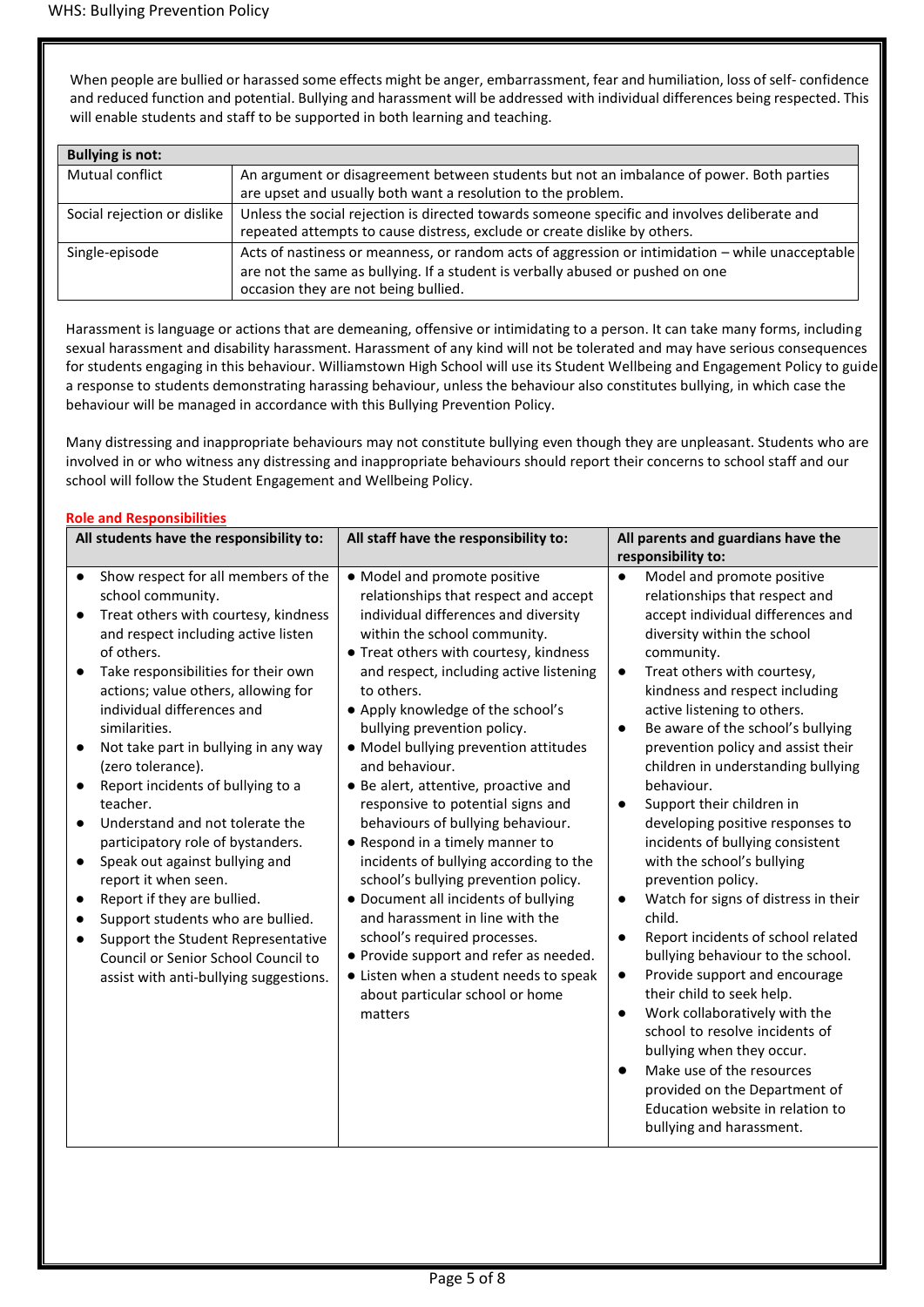#### **Implementation**

**Prevention Strategies**

- A summary of the policy and practices will be included in the Student Enrolment Package.
- All staff will receive ongoing documentation as part of the school's approach to bullying prevention.
- We use our positive behaviour expectations to build and foster an environment enabling respect and safety.
- We teach students a curriculum that promotes resilience, life and social skills, assertiveness, conflict resolution and problem solving.
- The school's curriculum programs will emphasise roles and strategies for all involved in a bullying episode including the role of bystanders.
- Student programs will be organised to raise student awareness about bullying (including cyber bullying) and harassment, to provide a forum for discussion of matters and to aid development of attitudes. Some matters will be dealt with formally in the curriculum and in peer support programs, leadership programs, extra-curricular programs and occasional activities run by outside experts and workers.
- A data collection tool is used to identify students' perceptions of safety, and associated patterns of behaviour. The data from this tool is reviewed by the Student Engagement and Wellbeing Team and appropriate responses implemented.
- We strive to build strong partnerships between the school, families and the broader community that means all members work together to ensure the safety of students.
- A range of year level incursions and programs are planned for each year to raise awareness about bullying and its impacts.

#### **What can the student do if they are being bullied (to diffuse the situation)**

We do not tolerate bullying. If you find yourself in a bullying situation, one or more of the following strategies may be effective:

- Try to act unimpressed or unaffected.
- Talk to the teacher or another staff member, e.g. student wellbeing coordinator, student management leaders.
- Act confidently even when you don't feel it.
- Walk away when the bully approaches you.
- Use positive self-talk. Try saying to yourself something like "I know I am better than that".
- Tell a trusted adult eg: parent, guardian etc

#### **Responding to Reported Incidences of Bullying**

A school-wide approach will be taken to deal with bullying and harassment in a consistent and systematic way. Bullying complaints will be taken seriously and responded to sensitively at our school in an appropriate and timely manner. Staff programs will occur on a regular basis to keep staff informed of current issues and strategies for dealing with these issues. Teaching staff are responsible for ensuring that incidences of bullying are dealt with as soon as possible and in a manner consistent with the Student Engagement and Wellbeing Policy. When a bullying incident is reported or observed we use the following actions:

- 1. The school leadership team and the teachers will work together to ensure the safety of all school members in situations of bullying and harassment, by:
- Thoroughly investigating all complaints while respecting the need for confidentiality, notifying parents/guardians and planning interventions.
- Finding out the circumstances and who are involved.
- Talking to each student involved in the incident to ascertain their actions.
- Speaking to any bystanders as needed.
- Record and document the details of the allegations whilst maintaining confidentiality.
- Ensure all parties are informed that appropriate processes have been followed by the school.

*If a teacher feels a student is at serious and imminent risk from bullying and harassment they will pass on the information to the appropriate student management leader in order to ensure appropriate support for the student. It is important that teachers document fully their interaction with the student and verify the actions taken.*

- After discussion with the victim, determine how they would like to proceed. If they indicate their willingness, act as a mediator so that the victim can discuss the matter with the bully/harasser and they can make amends and plans for future behaviour.
- Monitor the behaviour of students involved for an appropriate time following this discussion. Both the victim and initiator may need support to avoid repeated incidents and this will be monitored by teacher and leadership.
- Parents/guardians of both victim and initiator are contacted and informed.
- Other teachers are informed of incidents in order to help monitor any further incidents and to follow up consistently.
- Where appropriate prepare a Safety Plan or Individual Management Plan restricting contact between victim and students engaging in bullying behaviour.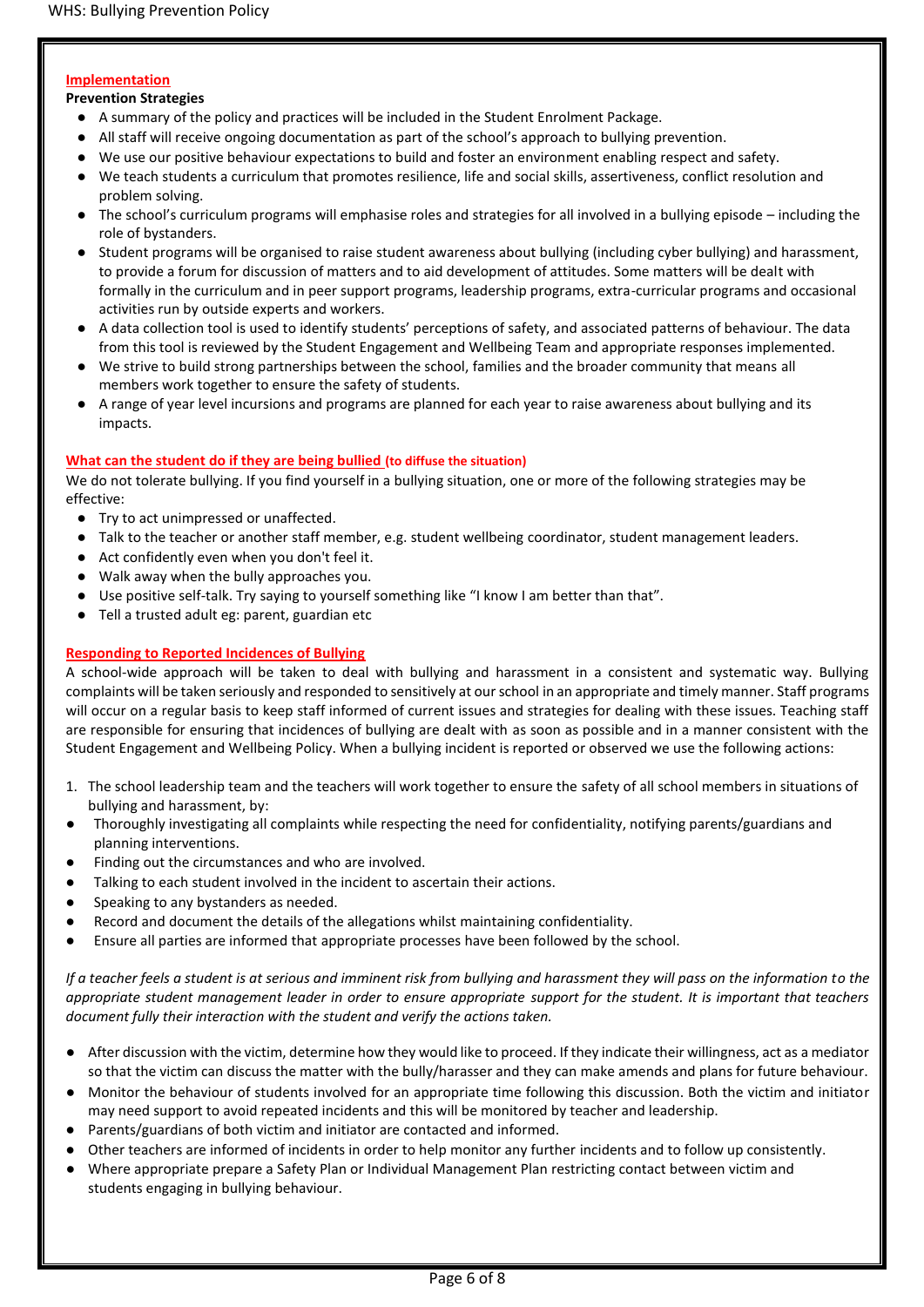- 2. Constructive strategies to deal with bullying include: education in coping strategies; assertiveness training; problem solving and social skills; counselling, reteaching experiences and behaviour modification. These strategies will be employed in preference to disciplinary actions and follow up consequences, although disciplinary arrangements will be enacted where appropriate.
- 3. If the bullying or harassment continues, or in instances of severe bullying or harassing, a referral should be made to the Student Engagement and Wellbeing Leader or Student Wellbeing Coordinator. They may:
	- Meet with the student to develop a behaviour support plan.
	- Provide discussion/mentoring of different social and emotional learning competencies including structured learning activities.
- 4. For 'at risk' students whose bullying or harassing behaviour is severe and for other non-at risk students whose bullying or harassing and other aggressive behaviour is resistant to change, a behaviour management support plan should be developed, and reviewed at regular intervals as required in consultation with student, parents/carers and Student Engagement and Wellbeing team. The plan will be developed by a member of the student engagement and wellbeing team in consultation with student, parents/carers and teachers.

A behaviour management support plan and associated interventions help connect the student to programs and actions in the community, school and home as well as develop the student's inner social and emotional strengths (such as skills, values).

5. A student whose severe bullying or harassing behaviour resists school efforts and represents a significant threat to the safety and wellbeing of themselves or other individuals within the school, will be referred to outside agencies for evaluation. Serious bullying, including serious cyberbullying, is a criminal offence and may be referred to Victoria Police. For more information, see[:](http://www.education.vic.gov.au/about/programs/bullystoppers/Pages/advicesheetbrodieslaw.aspx) [Brodie's Law.](http://www.education.vic.gov.au/about/programs/bullystoppers/Pages/advicesheetbrodieslaw.aspx) Student Wellbeing Coordinator and Mental Health Practitioner will connect the school, student and families to those community agencies and organisations that can offer more intensive services to the student and their family.

**Note:** Disciplinary consequences for bullying (including cyber bullying) and harassment will comply with the School's Engagement and Wellbeing Policy. The principal or their nominee will provide disciplinary consequences, including suspension in accordance with DET Student Engagement and Inclusion Guidance at any stage in the process depending on the contextual information relating to the severity of the bullying

#### **Communication**

This policy will be communicated to our school community in the following ways:

- Available publicly on our school's website
- Included in staff induction processes
- Included in our staff handbook/manual
- Discussed at staff briefings/meetings as required
- Discussed at parent information nights/sessions
- Included in transition and enrolment packs
- Discussed at student forums
- Made available in hard copy from school administration upon request

#### **Further information and Resources**

This policy should be read in conjunction with the following school policies which can be found at:

● Student Wellbeing and Engagement Policy [http://www.willihigh.vic.edu.au/?page\\_id=108](http://www.willihigh.vic.edu.au/?page_id=108)

The following websites and resources provide useful information on prevention and responding to bullying, as well as supporting students who have been the target of bullying behaviours:

- **[Bully Stoppers](https://www.education.vic.gov.au/about/programs/bullystoppers/Pages/default.aspx)**
- **[Kids Helpline](https://kidshelpline.com.au/)**
- **[Lifeline](https://www.lifeline.org.au/)**
- **[Bullying. No way!](https://bullyingnoway.gov.au/)**
- **[Student Wellbeing Hub](https://www.studentwellbeinghub.edu.au/)**
- **[Office of the eSafety Commissioner](https://www.esafety.gov.au/)**
- **[Australian Student Wellbeing Framework](https://studentwellbeinghub.edu.au/educators/resources/australian-student-wellbeing-framework/)**

#### **Evaluation**

This policy will be reviewed every 3 years, or earlier as required. Data will be collected through:

- discussion and consultation with students and parent/carers
- staff surveys
- assessment of other school-based data, including Student Engagement and Wellbeing Data